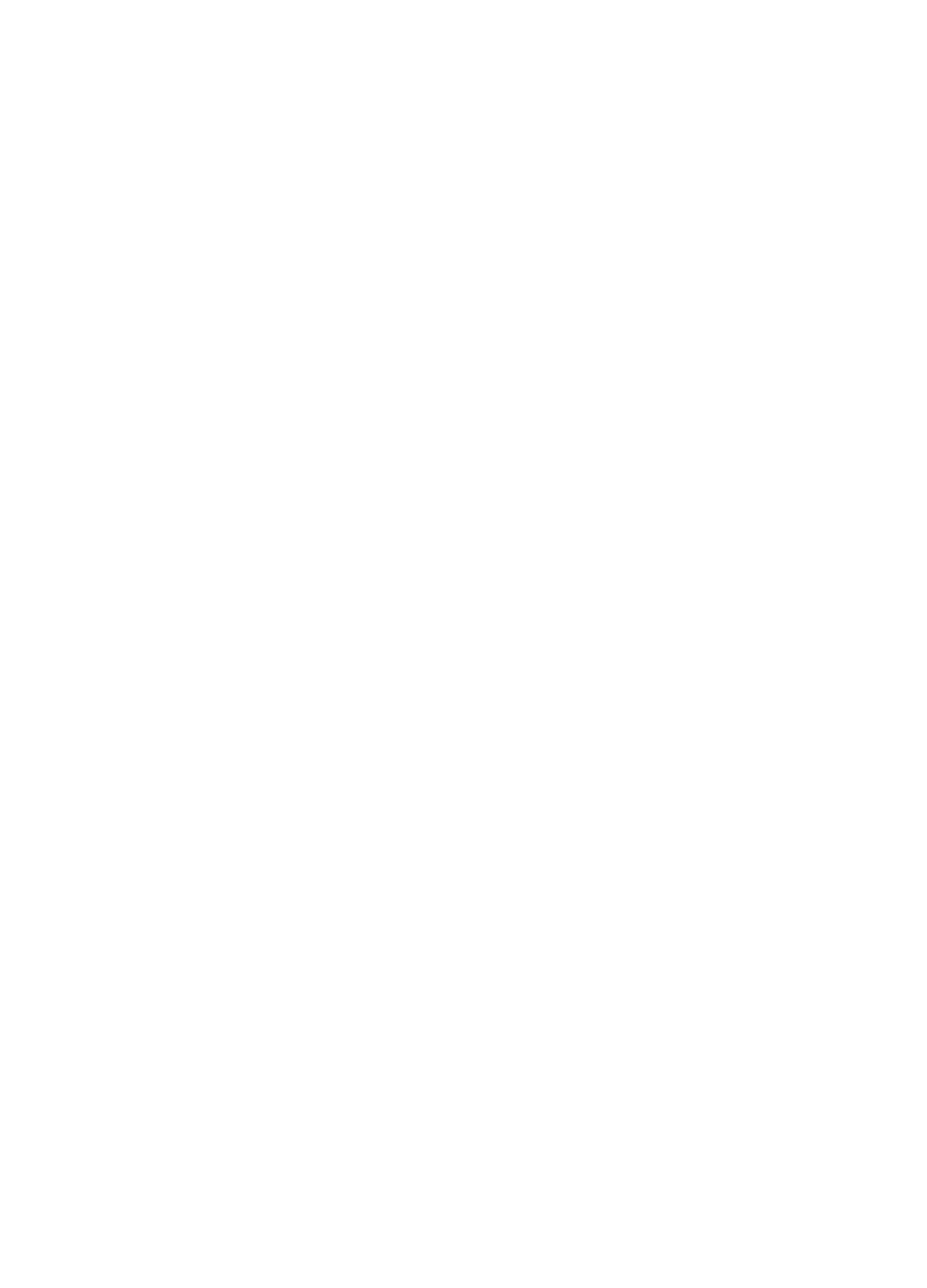# Reining in the radicals-IV

Youth affairs and problems facing outstation anjumans were hastily discussed at the Federation meeting

Text: Parinaz M. Gandhi • Photographs: Jasmine D. Driver

"What have you done for the youth of your anjuman? How many have taken an interest in sending your youth to the youth meets?" questioned Mabrin Nanavatti, president of the Federation of Zoroastrian Youth Associations of India (FOZYA) at the post-lunch session on the second day of the meeting of the Federation of the Parsi Zoroastrian Anjumans of India (FPZAI) on October 10, 2010 in Bombay. At the last youth meet in Poona in May 2010 among visiting contingents, there was maximum representation from Ahmedabad, followed by Navsari although it has no youth body, he specified. For the youth meet in Poona, each participant was only expected to contribute Rs 500 although

FOZYA expended Rs 3,500 per participant. This was possible thanks to the sponsorship support of Dr Cyrus Poonawalla, acknowledged Nanavatti.

Surat has about 25- 30 youth who are active in sports. Bangalore has a floating population of 35-40 youth. His reference to Nagpur having no youth group and the Hyderabad youth body being inactive made Federation south zone vice president Kerfegar Antia comment, "With great difficulty we could collect eight people to participate in Dance Bawa Dance [organized by the Zoroastrian Youth for the Next Generation (ZYNG)] even though all expenses were

assured…What more can the Anjuman do? What a sorry figure the Anjuman has cut (when the team selected for the finals chose not to participate due to examinations and other pressures)."

Welcoming youngsters, particularly from the smaller anjumans of Saronda, Ankleshwar, Bharuch, Umbergaon, to the next youth meet in Baroda from November 6-8, 2010 Nanavatti stated, "Don't consider it as just a matrimonial (opportunity). They are more interactive meets."

The matrimonial bureau of the Bombay Parsi Punchayet (BPP) has been reactivated since February 2010 under trustee Arnavaz Mistry. With 69 girls and 172 boys registered, they have held

eight meets, on the second Saturday of each month. While some of them have found suitable partners and have started dating one couple has decided to marry, reported Mistry urging those from out of Bombay "to use this initiative to find their soul mate."

Describing this effort as being "done half-heartedly," Areez Khambatta, vice president of west zone B declared, "You can't do anything in two hours." He suggested Bombay replicate the "fantastic" working

of Ahmedabad where he had planned

*Clockwise from top left: Arnavaz Mistry, Mabrin Nanavatti, Pareecheher Daviewvala, Kaizeen Jehangir, Pervez Mandiwala, Maki Kapadia and Mancher Mubaraki*

full day and overnight trips for matrimonial hopefuls to know each other. When Federation president and BPP chairman Dinshaw Mehta referred to the upcoming matrimonial meet on November 20- 21 organized in Bardoli, Khambatta shot back, "Sorry sir, this is an excuse for not doing anything." He further expressed his "surprise" that Bardoli had organized such a meeting without having the courtesy to inform their zonal vice president.

When it was suggested that the BPP website could be used to publicize matrimonial information, Mehta pointed out that ZYNG already has such information on their site. Further the assembly was informed that shaadi.com has a separate listing for Parsi Zoroastrians but according to Khambatta, "dotcoms are not popular in south Gujarat."

Mancher Mubaraki of Dahanu regretted that "no girls from Bombay wanted to come to Dahanu" and with the prevailing real estate prices in the metropolis wondered how the Dahanu boys could hope to relocate to Bombay. Responded Federation joint honorary secretary and BPP trustee Khojeste Mistree on behalf of the "present board that is keen to work on the housing front…I hope in five years we will be able to say that there are flats vacant in Bombay." There are 1,100 on the waiting list at present of whom "perhaps 700-800 must be deserving," he guesstimated. Lamenting that legal battles are impeding their progress, Mistree mentioned that the current board is working with "a lot of vision, not building 200-300 sq ft *kholi* (shanties)" but flats with medical, prayer and parking facilities.

#### **Counseling and careers**

"There is no fairy wand to wish away any problem. You have to recognize the problem," stressed Pareecheher Daviervala who working as the BPP's school counselor was in favor of "a realistic





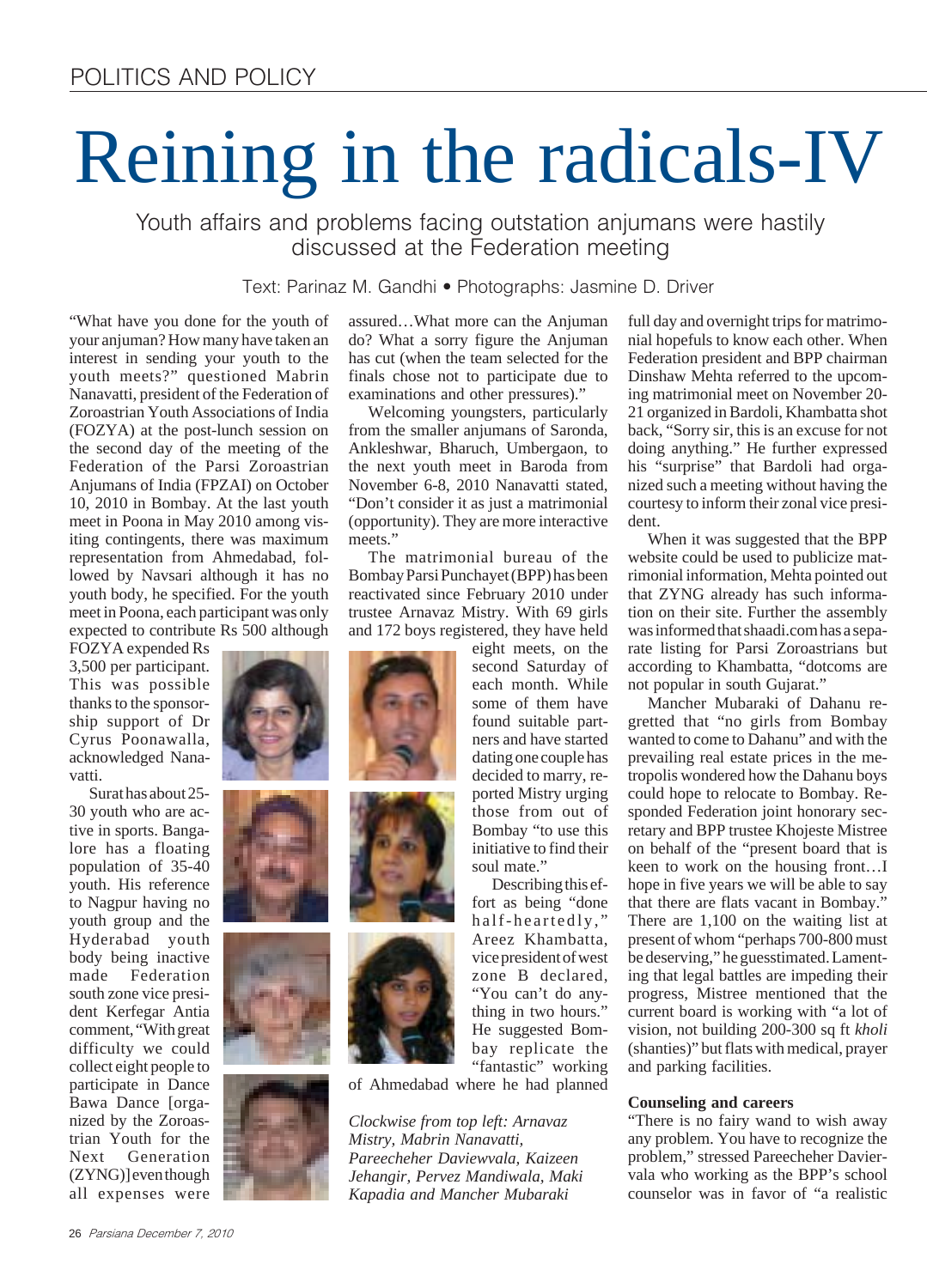way forward." With eight years of experience she has learnt that for some "counseling is not just critical but mandatory." Her advice to students is to set goals that are "achievable and practicable." The young counselor was wary of parents who question her saying, "Do you have a kid that you're telling us what to do?"

Whilst she was sympathetic to the "tremendous burden on students," she was critical of the new policy whereby all students are to be compulsorily promoted each year until they reach the ninth grade. "In this false sense of comfort zone where passing becomes automatic why then would a child study? Instead of inculcating the need for hard work and a fiercely competitive spirit," they feel "why work/study or research? Why listen to teachers?... How can they suddenly change in Std IX?" she wonders, advocating the need for "amending the syllabus whilst retaining a competitive atmosphere."

The BPP's Holiday Programme for Youth (HPY) which has entered its  $25<sup>th</sup>$ year registered 193 participants last May who had appeared for their school leaving examinations from 80 schools, mentioned Kaizeen Jehangir giving the highlights of the 2010 program and announcing their future events.

#### **Pass the mike**

"Discussion by individual anjumans and

sense of

becomes

punchayets on the status of community properties in their anjumans and their plans for their future maintenance" was a scheduled item on the agenda of the annual general meeting but having deferred it till the end when they were running short of time, Mehta had to request the representatives who had come from different parts of India to speak "if you have a prob-

lem, otherwise pass the mike to the person next to you."

The problem of preserving lands used for burial/dakhmenashini was an issue with three anjumans: The trustees of the Sholapur anjuman were summoned by the collector to permit Muslims access to their burial land, stated Dr Firdos Shroff. Adil Vania from the Badnera-Amravati anjuman sought to know whether their

dakhma land can be put to other use when they were informed by Mistree that according to the *Vendidad* if the dakhma is not used for 50 years, the land is no longer considered impure because there is no *naso* in the form of a dead body. In Indore they are unable to find volunteers to carry the dead into the dakhma and are contemplating starting an aramgah. The trauma suffered by some who have carried the bodies into the dakhma has made them swear never to offer their services again. Pervin Jehangir shared the advice they had received for the Mhow dakhma land: leave an









area of 50 feet around the circumference of the dakhma.

"Because the living are finding it horrific to carry the body doesn't mean we can make the soul suffer," declared Mistree. "The mode of disposal is for the benefit of the person dying. A dakhma

doesn't exist on the sentiments of the living," he added citing the Persian *Rivayats* according to which the soul of a cremated person goes to hell. When Indore president Bomi Heerjee said they would keep open both the options of dakhmenashini and aramgah, Mistree averred, "This mode of disposal is not one of choice." In Bombay, "In this false comfort zone where passing automatic why then would a child study?"

95.27 percent of those who die are consigned to the dakhmas, noted Mistree, adding, in Bangalore when a controversy arose regarding the use of a dakhma and aramgah, the Mysore High Court ruled that a dakhma has to be used and be given precedence when both exist (the court ruling stated both could co-exist — editors). "You can't chop and change traditions to aid the living," reiterated









*Clockwise from top left: Keki Lakdavala, Farroakh Govadia, Khushman Tambulli, Dinyar Nakra, Pervin Jehangir, Yasmin Sanjana, Zarsis Udhnawala and Noshir Nanavatti*

Mistree. "If the intention and will is strong then we can find practical solutions. We can send volunteers from Bombay. We have flown priests from Bombay to the Nilgiris."

The Bardoli anjuman needs funds to rebuild its 125-yearold agiary as also to host the matrimonial meet, the costs working out to Rs 3,000

per participant for which they are charging only Rs 500. The Vyara-Songadh anjuman is planning to build a bungli for which they have been promised a donation. Recently, at a cost of four lakh rupees, their young trustee repaired the agiary that serves the religious needs of 150 Zoroastrians.

Belgaum has lost 20 feet of its land in road widening work. It is badly in need of funds to rebuild its bungli, conveyed Maki Kapadia. "Under law you have a right to seek compensation," advised Mehta. "They think Parsis are timid and won't fight back so they take advantage."

The farmers in Mandvi-Mangrol are living in a pathetic condition, mentioned Pervez Mandviwala. There are more than 100 families living there but most of the children have left for Navsari and Bombay. There are 30 Zoroastrians residing in Vesu (now considered a part of Surat) of whom 10 are very poor, reported Keki Lakdavala. The agiary there is managed by a separate trust. The Nargol anjuman has an annual income of three lakh rupees but expenditure of five lakhs, the shortfall being met by "donations from sethias," reported Farroakh Govadia. Having planted 1,200 bawal saplings, mangoes, grass culti